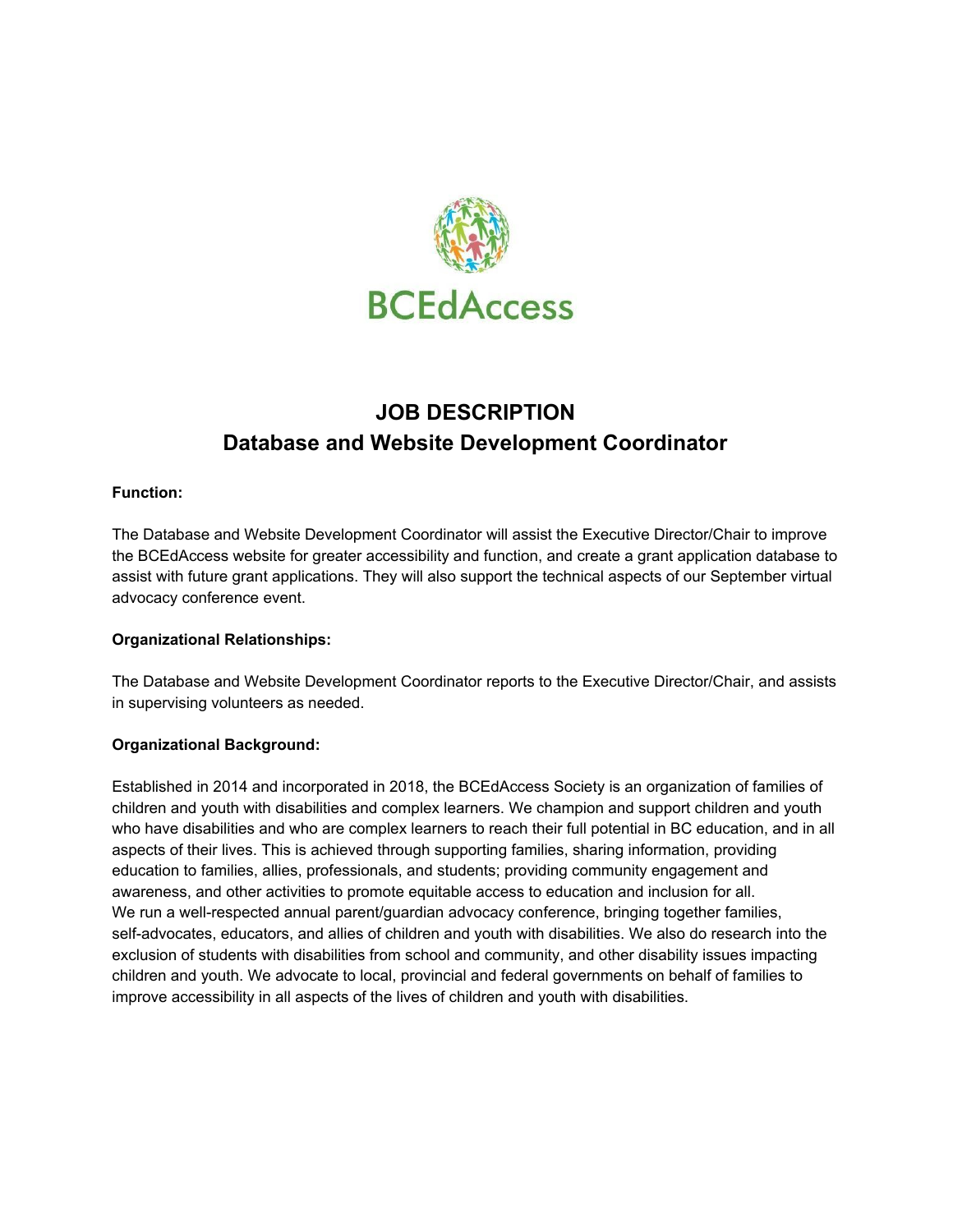#### **Duties and Responsibilities:**

The Database and Website Development Coordinator will gain hands-on, real-world experience supporting the planning, designing, re-branding, coding, copy writing, brand standards, and website usability and accessibility for a growing not-for-profit organization. They will also create a grants management database to manage the submission, administration, review and decision notifications of all grant applications. They will have the opportunity to participate in grant writing to test the function of the system and to assist with fundraising and development efforts.

This is an opportunity to have a hands-on role in the growth and structure of a grassroots organization that needs to become sustainable and to create digital strategies to help advance the non-profit's mission and promote volunteerism.

#### **Qualifications**

#### **Required:**

- Strong database and technical skills, including proficiency in MS Office 365 and Google Suite
- Web design/web master experience and/or training/skills (please provide work samples)
- Ability to juggle competing priorities while completing projects successfully
- Willing to learn; willing to share and document findings and knowledge
- Highly motivated, organized and detail-oriented
- Excellent communication skills both written and verbal
- Excellent problem solving skills and proactive researcher, creative and solution oriented
- Self-starter with proven ability to work independently and as part of a team
- Passion for and commitment to a more accessible internet and world

#### **Other Useful Skills and Experience:**

- Experience with fundraising
- Knowledge of WordPress is an asset
- Grant/blog/report writing skills
- Knowledge of education, disabilities, human rights, social justice
- Nonprofit experience
- Post-secondary studies in a related discipline

#### **Job Type:** Temporary, part time

**Hours:** part time,20 hours per week

**Pay:** \$25.00 per hour

**Location:** This is a telecommuting position with regular check ins **Anticipated Start Date:** August 17, 2020 with project completion no later than March 31, 2020